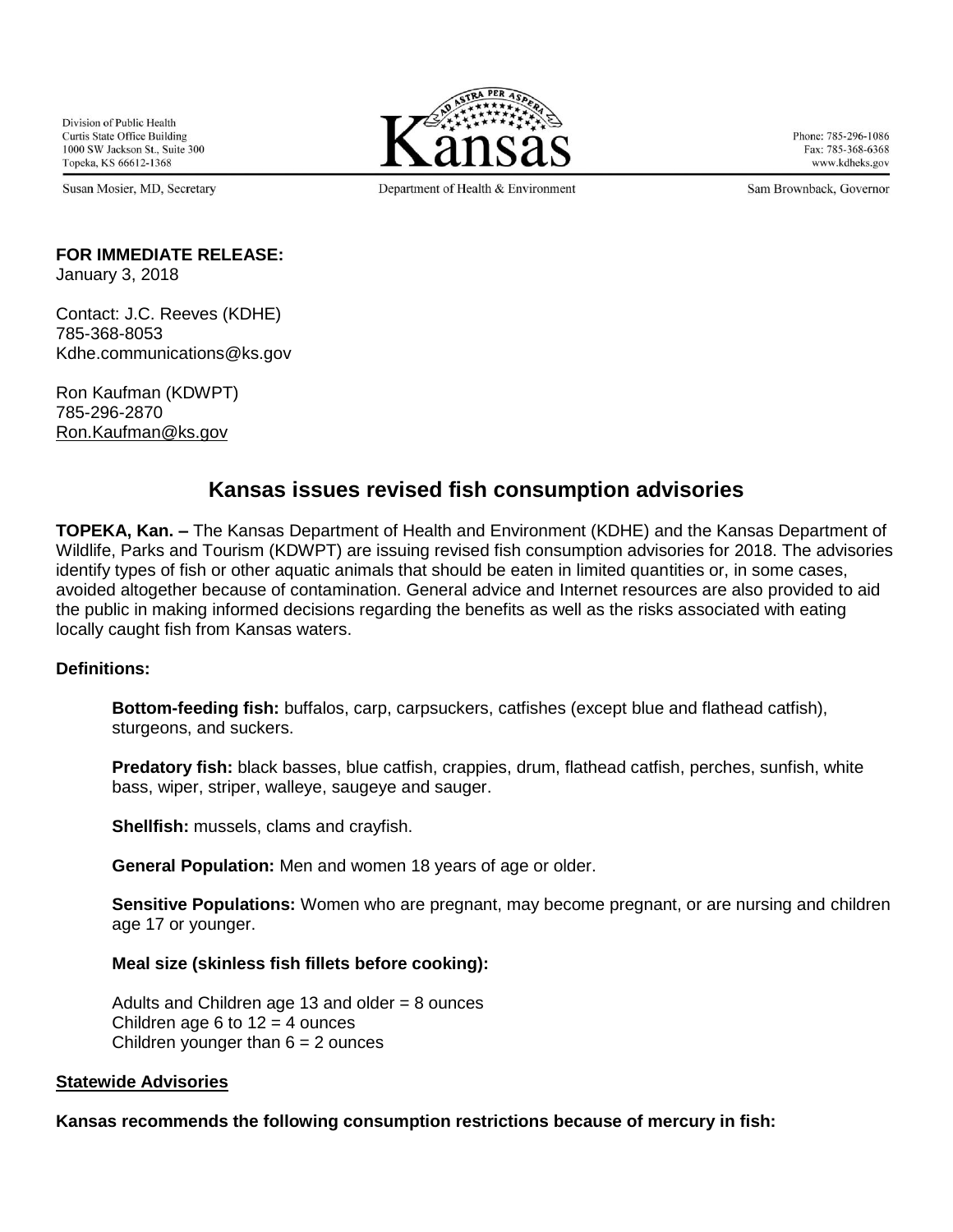- 1. **Sensitive Populations** should restrict consumption of all types of locally caught fish, from waters or species of fish not specifically covered by an advisory to one meal per week because of mercury.
- 2. **Largemouth, smallmouth, and spotted bass (black basses):**
	- A. **Sensitive Populations** should restrict consumption of these species to one meal per month because of mercury.
	- B. **General Public** should restrict consumption of these species to one meal per week because of mercury.

# **Existing advisories modified for 2018**

**Kansas has modified fish consumption advisories for portions of Cow Creek, the Kansas River, and Little Arkansas River because of decreased levels of polychlorinated biphenyls (PCBs) in bottomfeeding fish fillet samples collected in recent years.**

**Kansas recommends restricting consumption of bottom-feeding fish to one meal per week from the following location because of PCBs:** 

- 1. **Cow Creek** in Hutchinson and downstream to the confluence with the Arkansas River (Reno County);
- 2. **The Kansas River** from Lawrence (below Bowersock Dam) downstream to Eudora at the confluence of the Wakarusa River (Douglas and Leavenworth counties);
- 3. **The Little Arkansas River** from the Main Street Bridge immediately west of Valley Center to the confluence with the Arkansas River in Wichita (Sedgwick County).

# **NEW advisories for 2018**

**K-96 Lake** in Wichita (Sedgwick County) – Kansas recommends restricting consumption of bottom-feeding fish to one meal per month because of PCBs.

**Arkalon Park Lakes** in Liberal (Seward County) – Kansas recommends not eating fish or other aquatic life because the lakes are sustained solely by treated municipal wastewater.

# **Waterbody specific advisories for all consumers**

# **Kansas recommends not eating specified fish or aquatic life from the following locations:**

- 1. **The Arkansas River** from the Lincoln Street dam in Wichita downstream to the confluence with Cowskin Creek near Belle Plaine (Sedgwick and Sumner counties); bottom-feeding fish because of PCBs.
- 2. **Shoal Creek** from the Missouri/Kansas border to Empire Lake (Cherokee County); shellfish because of lead and cadmium.
- 3. **The Spring River** from the confluence of Center Creek to the Kansas/Oklahoma border (Cherokee County); shellfish because of lead and cadmium.
- 4. **Antioch Park Lake South** in Antioch Park, Overland Park (Johnson County); all fish because of the pesticides dieldrin, heptachlor epoxide, chlordane, and dichlorophenyltrichloroethanes (DDTs).

# **General advice for eating locally caught fish in Kansas**

- 1. Sensitive populations should consider restricting their total mercury intake for both supermarket fish and locally caught species. Concerned parents and other persons may wish to consult with a physician about eating fish and mercury exposure.
- 2. Mercury exposure can be reduced by limiting the consumption of large predatory fish. Larger/older fish of all types are more likely to have higher concentrations of mercury.